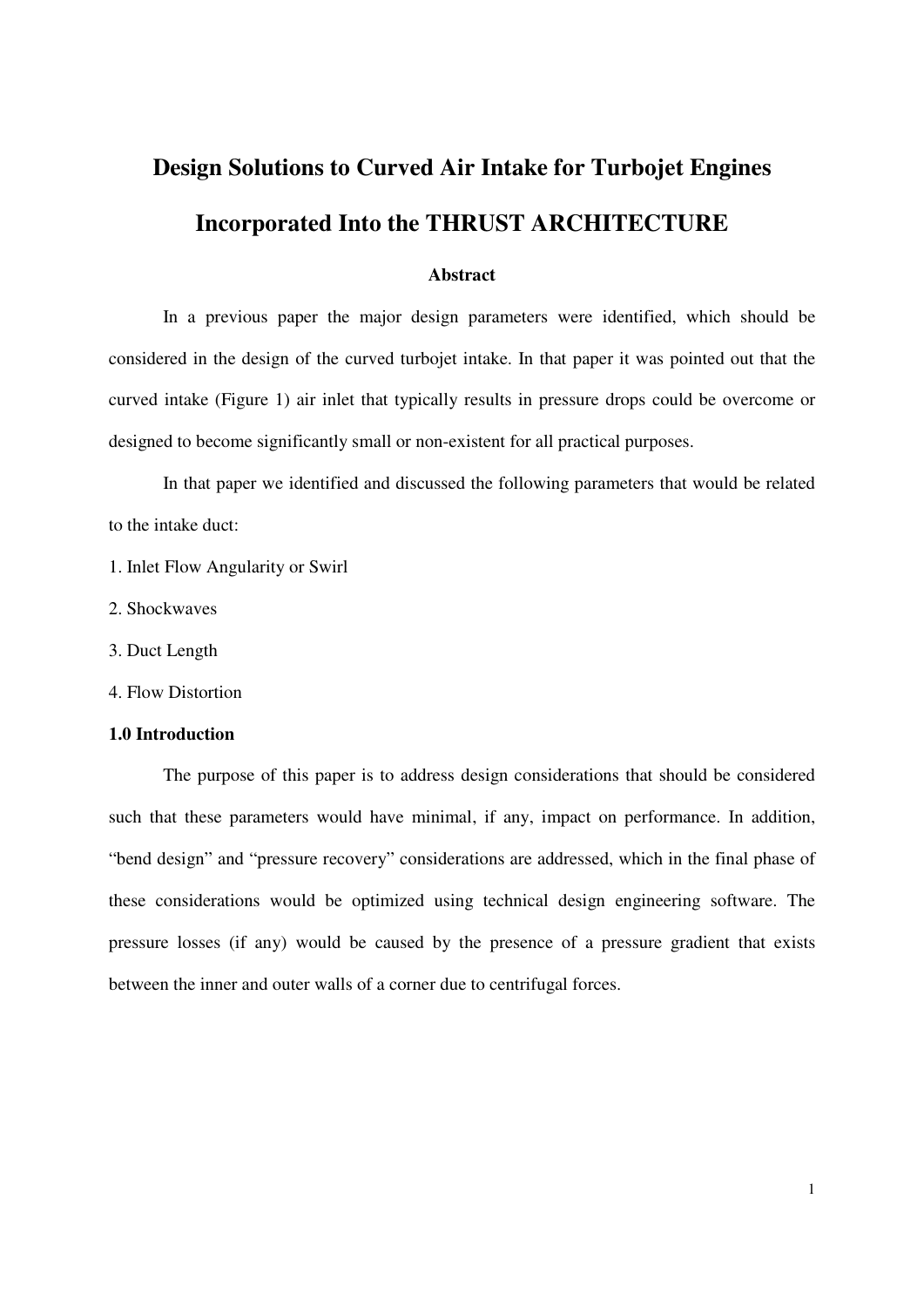

**Figure 1:** Curved air intake extender with engine.

 Figure 1 shows a preferred embodiment of a generic reaction engine(s).The engine(s) are preferably turbojets, having a compression stage, a combustion stage, and a turbine stage to drive the compressor stage. Power is provided by the thrust of the expanded gas as it leaves the exhaust stage.

 The air conduit bends from a longitudinal to a transverse posture from the air inlet disc to the reaction engine. Internal vanes are mounted within the conduit in order to facilitate a generally uniform flow stream around the curved portions of the conduit. The reaction engine may be releasably connected to the extremity for a support arm by the provision of a mounting saddle having thrust mounting blocks and a plurality of circumferential mounting collars.

## **2.1 Curved Intake Solutions**

 Figure 2 shows a curved intake as it is installed on the L1011 and the Boeing 727. In these two cases, the intake has two bends with a fairly straight portion in the middle. There are several design considerations posed by these curved intakes. Flow from the intake duct is not of an acceptable flow quality that could be admitted. The flow must be controlled or corrected to improve the flow quality entering the engine. Several different aspects of duct flow have been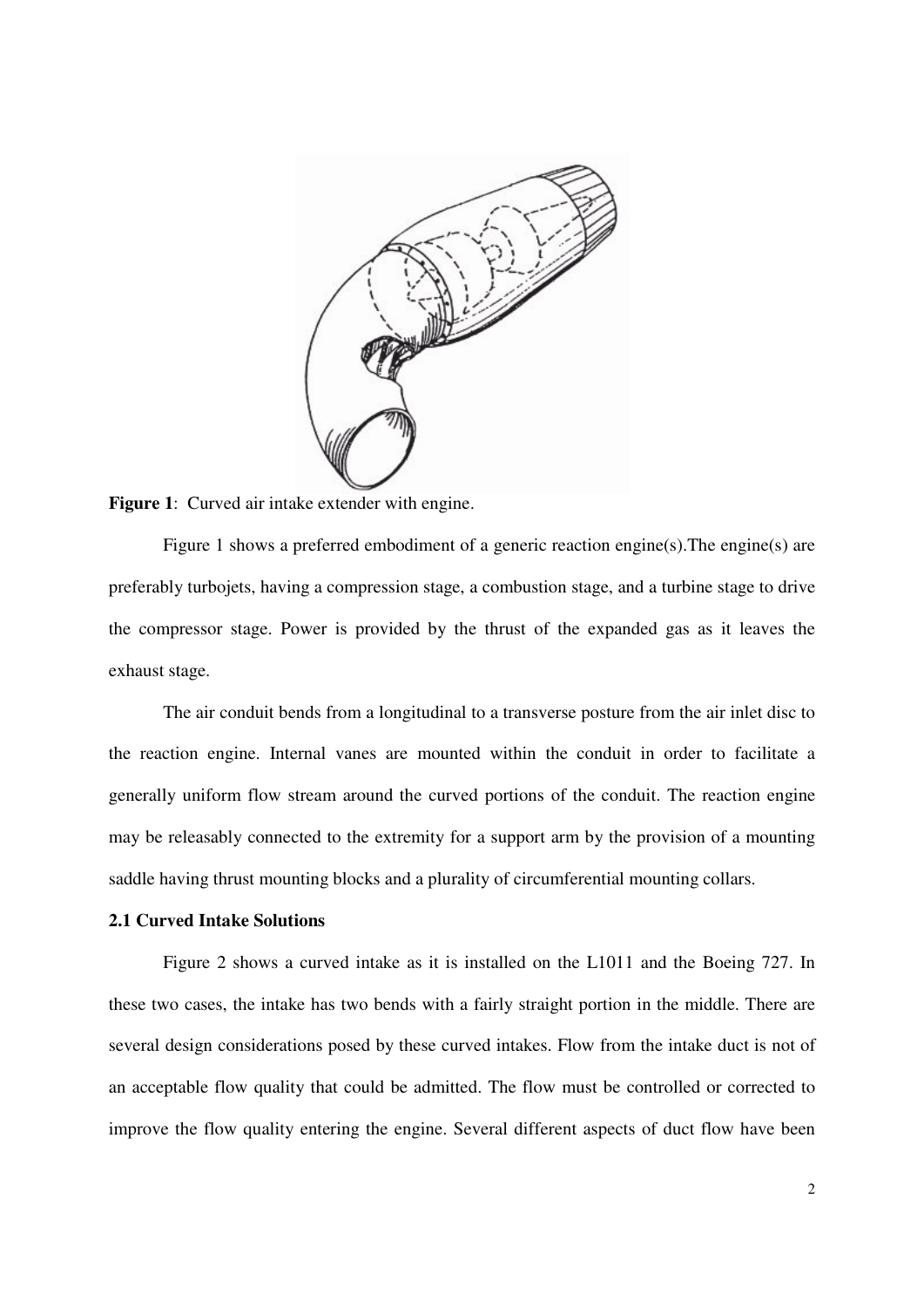studied in the past and are available in the literature  $3,4,5,6,7,8,9$  examining the nature of the flow development within a curved duct that is often diffusing. It includes the effects of the degree of turning (i.e. bends), diffusing cross-sectional area (exit to entry area ratio), and transitioning cross-sectional area (continuous change in cross-sectional shape).



**Figure 2:** Curved duct configurations  $1, 2$ .





 Figure 3 shows a curved duct with two bends. In most curved ducts found in literature, we have observed that these ducts contain only two turns. This results in only a height offset and there is no overall change in flow direction, which would be a specific advantage of the duct used in the *THRUST ARCHITECTURE*.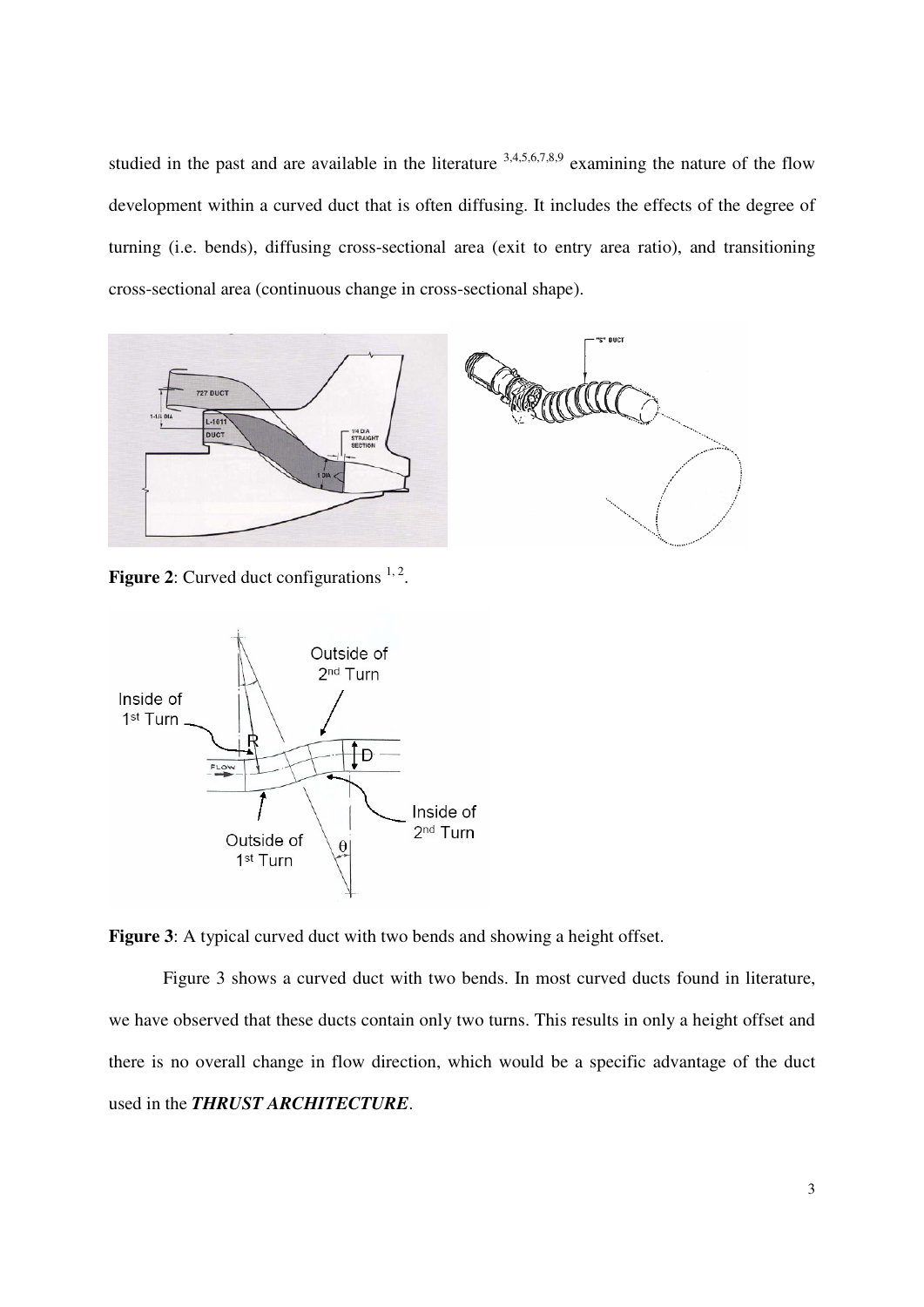The flow exiting the intake duct will enter the turbojet engine and as discussed in a previous paper *Design solutions to Curved Air Intake for Turbojet Engines Incorporated into the THRUST ARCHITECTURE*, will yield flow distortion and at this stage would affect engine performance, although the effects can be corrected. Total pressure distortion, that is defined as DC(Θ), is a widely studied form inlet distortion. Other forms of inlet distortion that have been studied include total temperature distortion, planar waves, and inlet flow angularity or swirl  $10, 11, 12$ . Total pressure distortion is generated by the shape of the duct in addition to the flow disturbances generated within the transition in the cross-sectional shape along the length of the duct. **Inlet Swirl, when generated in the same direction of compressor rotation enhances engine performance stability,** while Swirl rotating in a direction against compressor rotation adversely affects the fan or compression system stability.

# **2.2 Swirl**

 It was pointed out in the paper *Air Intake Parameters and Their Minimization to Curved Air Intake for Turbojet Engines* that swirl represents a form of energy loss, as the energy is used in accelerating the flow in the angular direction and does not contribute to engine thrust. Inside a curved intake, the swirl is caused by the shape of the duct itself. Along with various distortions, as discussed in the previous section, swirl is also responsible for the non-optimal compressor operation; defining the "swirl coefficient,"  $SC(\theta)$  as the maximum average circumferential component of cross-flow velocity in a  $\theta^{\circ}$  sector of the measuring station non-dimensionalized by dividing by the mean throat velocity. Figure 4 shows the development of swirl (and distortion) coefficient with a curved intake incidence. It is quite evident that swirl (and distortion) generation does not start to occur until the angle of incidence exceeds just over 10°. In the absence of any other data, this generic curved intake data could be used as a design guideline.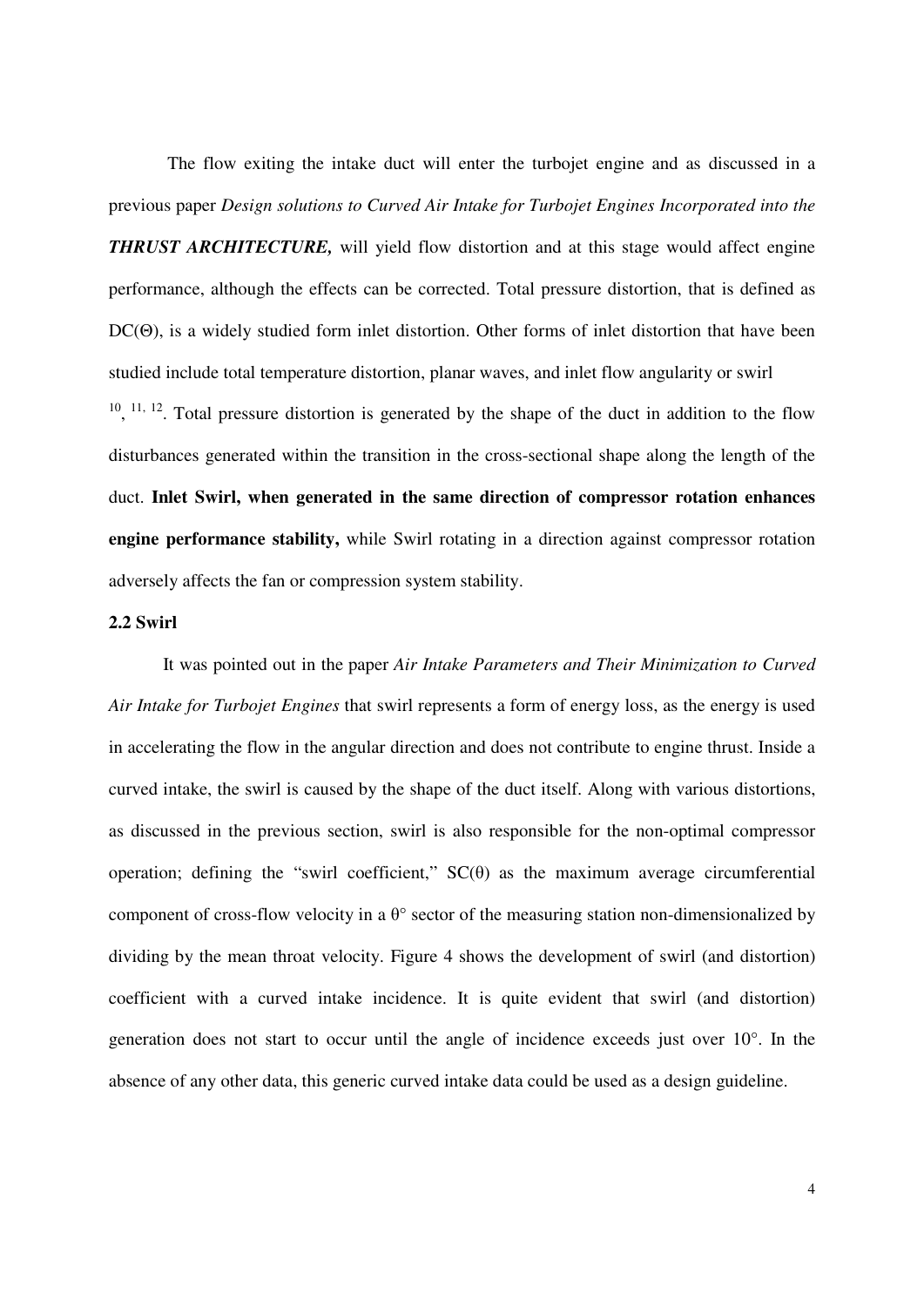

**Figure 4:** Variation of swirl and distortion in a curved intake $11$ .

 It can clearly be seen from Figure 5 that at zero incidence a curved duct creates swirl at AIP. The pictures become quite clear if one looks at the pressure plot in the right. There is a huge variation in the pressure distribution between the inner and outer sides (see Figure 3 for the geometry; also Figure 5). The trend gets inverted after the bend, indicating that after the first bend the swirl is small and is directed form inside to outside. At the second bend, the pressure gradient changes its direction and it introduces the swirl in the opposite direction.



**Figure 5**: Swirl generation (left) and longitudinal pressure distribution (right) in a curved duct at zero incidence  $10$ .

As far as air intake as it related to the *THRUST ARCHITECTURE*, this concern can be

eliminated since the incidence on distortion coefficient can be corrected.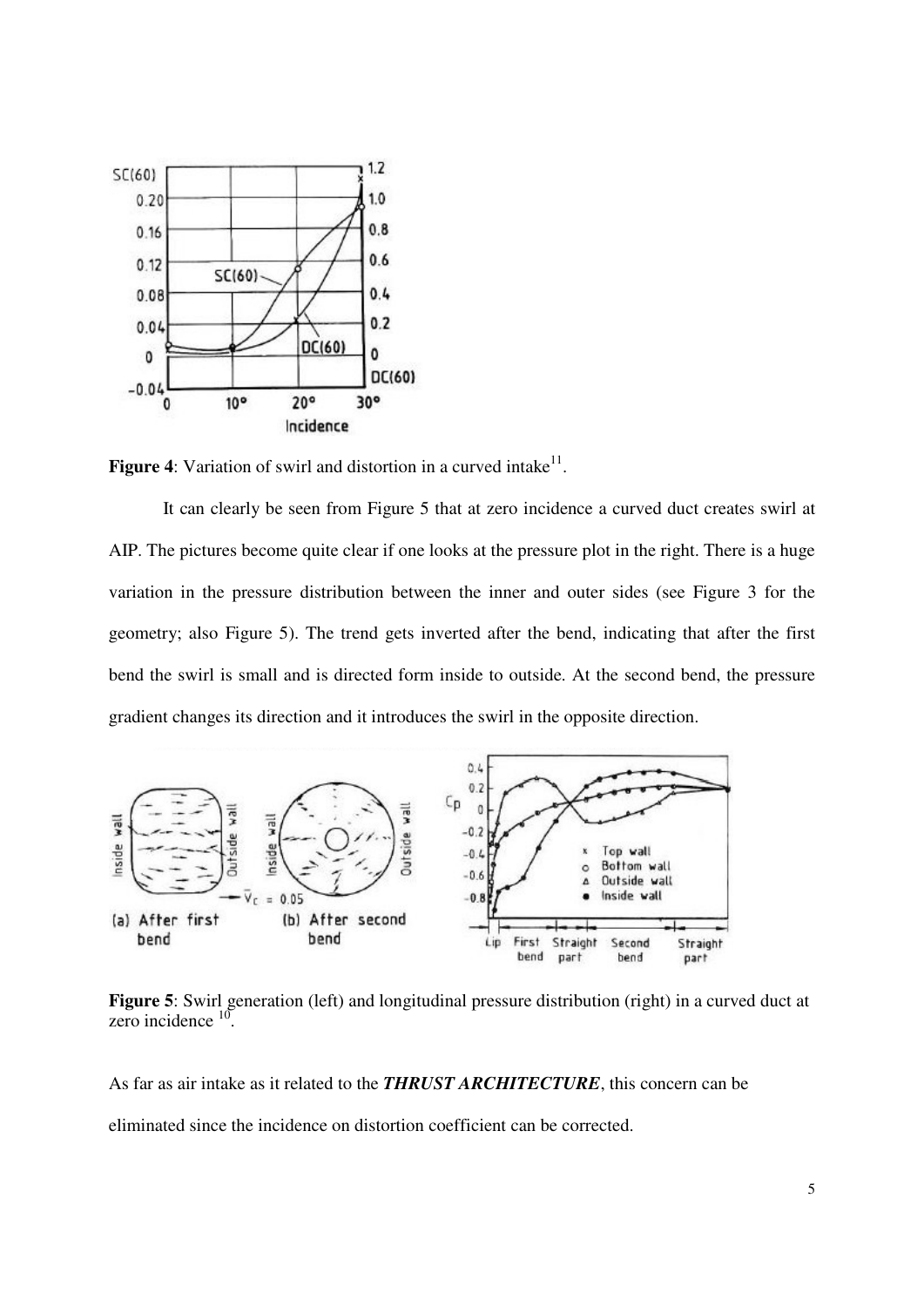# **2.3 Intake Mouth and Lip Design**

 One important design parameter called lip shape should also be considered for overall performance evaluation of intake duct. Figure 6 shows a variation of the total pressure loss with respect to throat Mach number and capture flow ratio  $(A_0/A_1)$  for sharp lip and elliptic lip. It is evident from the plot that an elliptic lip be favored with respect to sharp lip as it produces low total pressure loss. The intake shown Figure 8 is also known as a "Bell Mouth" intake. An ideal Configuration of such an intake would be where the radius of curvature increases towards the throat direction. Thus selection of a Bell Mouth with well defined elliptic lip Shape would be the best choice for the **THRUST ARCHITECTURE.** This is to say that an elliptic lip performs better in terms of total pressure loss. However, the intake design should ensure that the Mach number at the engine face should be within the acceptable range (0.4M-0.6M) under all operations.



Figure 6: Influence of throat Mach number and capture flow ratio on total pressure loss <sup>10</sup>.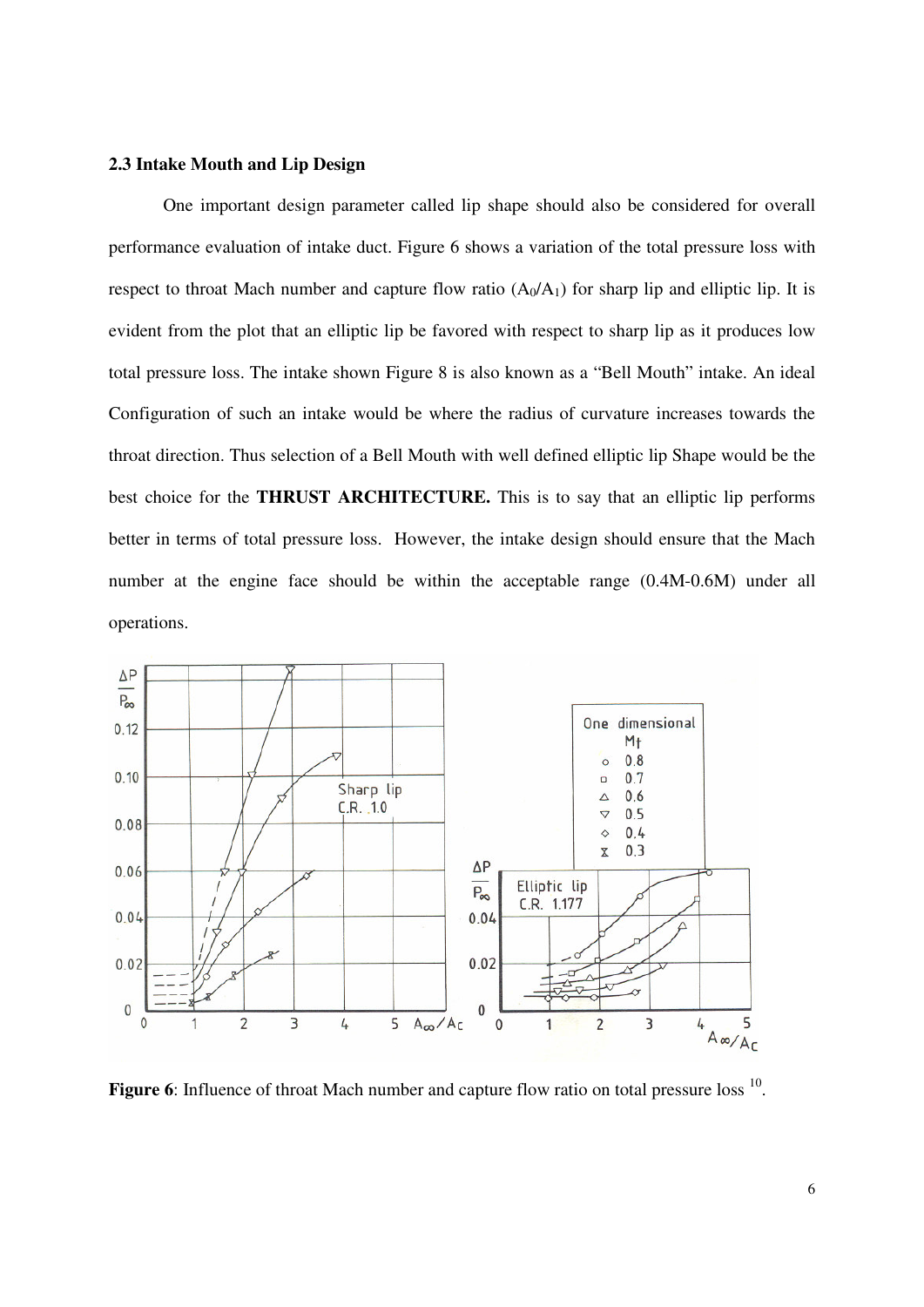The intake shown in figure 7 (right) is also known as a "Bell Mouth" intake. An ideal configuration of such an intake would be where the radius of curvature increases toward the throat direction (see figure 9).



Fig. 9: A schematic diagram of a bell-shaped entry of an intake.

 Since an intake is employed in the **THRUST ARCHITECTURE** under static ground condition, a converging duct would be more appropriate as against diverging aircraft intake ducts. Thus, the air flow behavior will be similar to as shown in Figure 9 (right). Under these conditions air is drawn from all directions, so that  $A^0$  becomes effectively infinite. Now the entry flow Mach number will depend on the ratio of  $A^0$  and  $A^1$  and a high Mach number at the station 2 under such conditions will increase total pressure loss through the intake duct as shown in Figure 8. The figure shows total pressure loss as a function of Mach number, as achieved at the entry (throat) and for different sizes (L/D) of intake duct.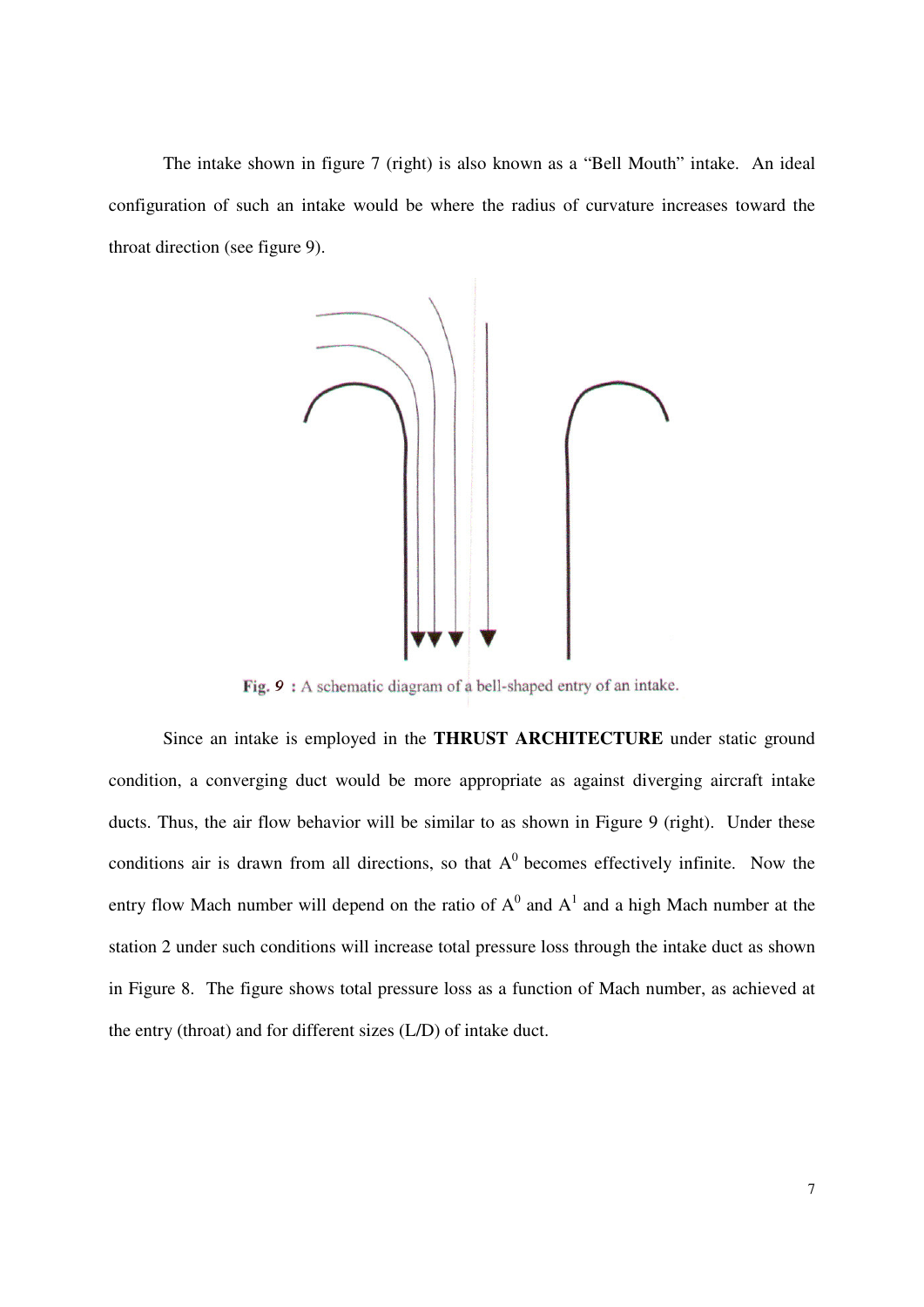

**Figure 7**: Air flow through intake<sup>15</sup> with a forward speed  $M_0$  (left) and for static condition (right).

## **2.4 Cross Section Shaping**

 The purpose of this section is to discuss the factors that influence the cross-sectional shape of the intake duct. There are two main sources of losses, and those could be attributed to cross-sectional shaping, namely: skin friction drag and losses due to the introduction of non-axial flow velocity components due to streamwise vortices. One thing that clearly emerges out of the discussion is if somehow we could minimize the surface area to minimize losses due to skin friction, while maintaining the correct area profile skin friction drag and loss would be at almost undetectable levels. One can achieve this only with a shape with minimum hydraulic diameter. Clearly, the shape with minimum hydraulic diameter is a circle, thus the optimum aerodynamic cross-section has to be circular in shape.

 A circular duct cross-section may be thought of as an ideal; however, coming to this conclusion, and that also so quickly, would be an over-simplification of things. There are other design factors, and they all would, somehow, take us away from the optimal circular shape. Still, the design driver would be the hydraulic diameter. An important parameter affecting the hydraulic diameter of any shape is the aspect ratio – the ratio of major to minor axis. In order to reduce the losses resulting from their generation of streamwise vortices, all bends must be smoothened. There is also a need to pay attention on internal angles – these angles should not be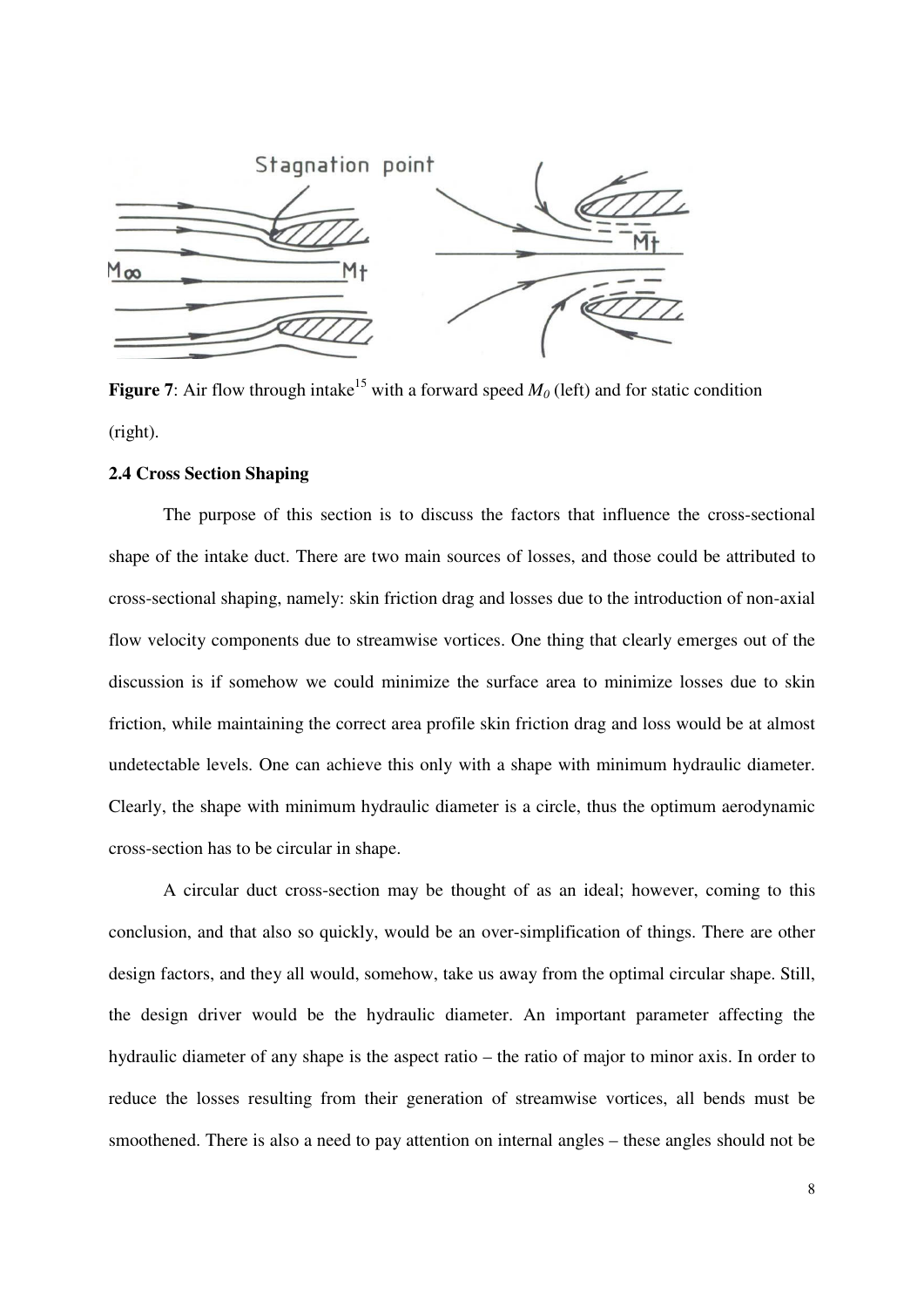too small. This also has the effect of lowering the perimeter-to-area ratio mentioned above. At this stage where the cross-sectional shaping is being discussed, it is quite pertinent to highlight the link between external and internal shaping. Internal shaping of an intake duct is driven primarily by aerodynamic considerations, while external shaping, on the other hand, is driven by airframe integration considerations. However, despite very different core design drivers, there is a strong cross coupling of the two, which arises from their necessary proximity in most installations. It is impractical to have a highly aerodynamically efficient duct that cannot be integrated with an existing engine. Another point that needs due consideration during the intake design is integrating the non-circular forward section of the intake with the circular section at the AIP. These two sections must be blended smoothly. We will require a CAD software to design and draft the blending of cross-sectional shapes accurately while maintaining the area profile.

### **2.5 Bend Design**

 Research has shown that the first bend itself is a primary source of losses and engines face flow distortion in a curved intake<sup>12</sup>. By increasing the curvature ratio of the first bend and by introducing a straight duct between first and second bend, one could obtain a significant improvement in the pressure recovery at the AIP (see Figure 1). Recent studies<sup>13</sup> have shown that introduction of a straight portion between two bends does not necessarily improve the performance of a curved duct in terms of overall pressure recovery and distortion/swirl when the axes of inlet and exit planes are aligned in the same direction. As per the *THRUST ARCHITECTURE* design, it is necessary that the intake turn through some combination of bends so the desired amount of air could be fed into the engine. Most of the curved ducts studied had only two bends, whereas intake required for the *THRUST ARCHITECTURE* would have only one bend as depicted in Figure 1.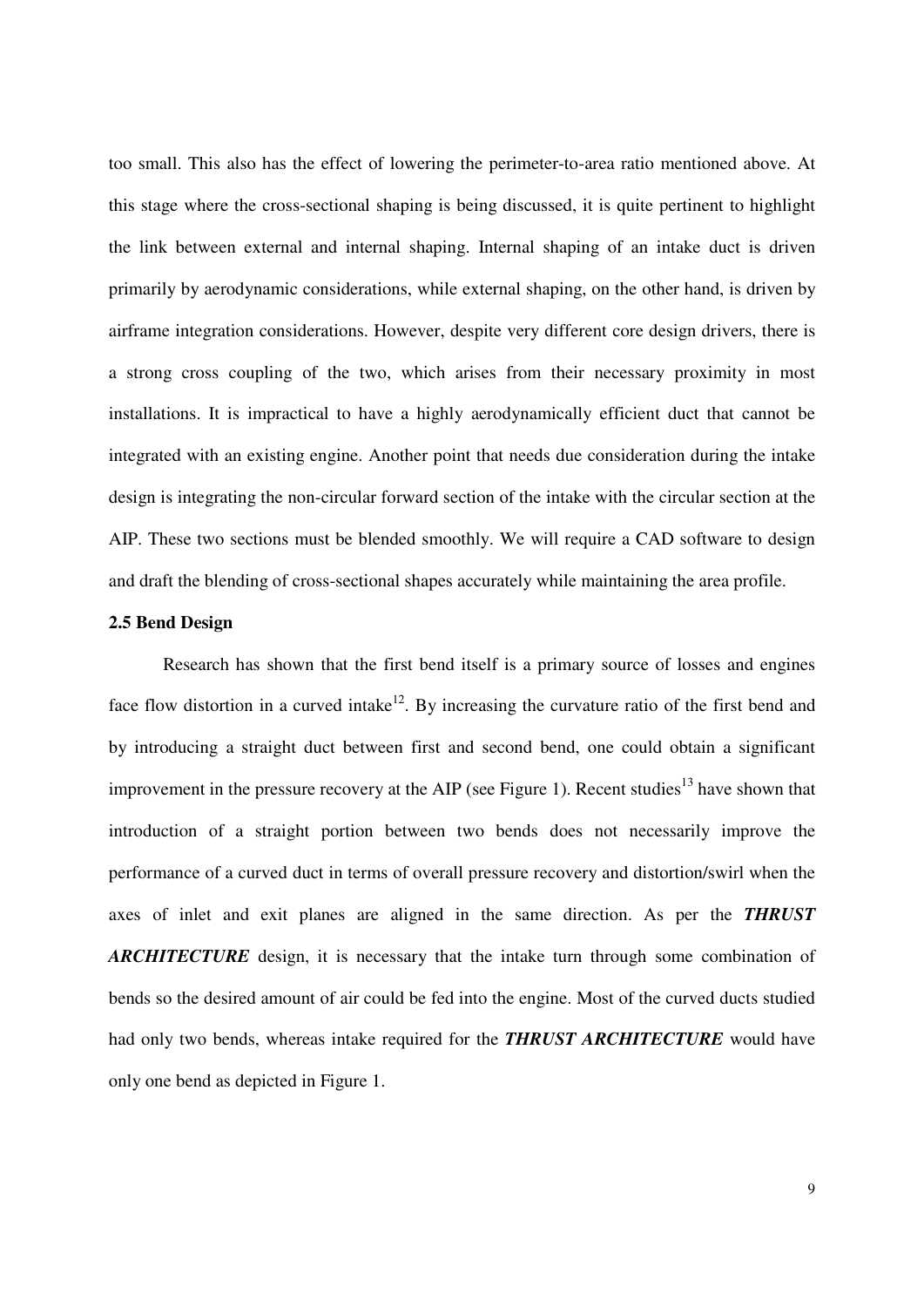However, it should be noted that the generation of swirl is due to duct curvature as total pressure and cross-flow losses causing the danger of engine surge. However, before getting into how to control swirl and minimize undesired effects, we should look into the mechanism of swirl generation to gain more in-depth understanding. Swirl generation in ducts with bends is caused by two factors viz: the centrifugal pressure gradient at the first corner and the presence of flow separation from a source independent of the bend itself. It is the interaction between the centrifugal pressure gradient and a low energy region associated with flow separation which causes the most severe swirl generation.

 Having established the causes of distortion/swirl generation in curved ducts, our job, now, is to ensure that the distortion/swirl should be minimized through some design guidelines. In the section related Swirl, the reasons behind swirl generation were discussed. From the arguments and the results shown in Figure 7, we infer that any two bends should be far from each other, at least far enough so that flow separation caused by the first bend dies down before it reaches to the next bend. From experiments, Guo et al.<sup>11</sup> determined that a spoiler consisting of a vertical strip projecting 13% of the entry width from the inside lip would reduce the swirl to zero. A second method for swirl control is the addition of a fence to control the flow around the first bend. Researches indicate that the best performing fence would be that is positioned on the outside wall, with a length approximately 75% of the bend length and with a leading edge positioned between 20% to 40% of bend length behind the intake lip.

### **2.6 Intake Design Considerations and Performance Enhancements**

The intake as an aerodynamic duct 'captures' a certain stream tube of air, thus dividing the air stream into an internal flow and an external flow, as indicated in Figure 7. Internal flow feeds the engine with required mass flow while external flow influences the aerodynamics of the engine frame. The basic shape of the duct is important to ensure air supply to the engine at a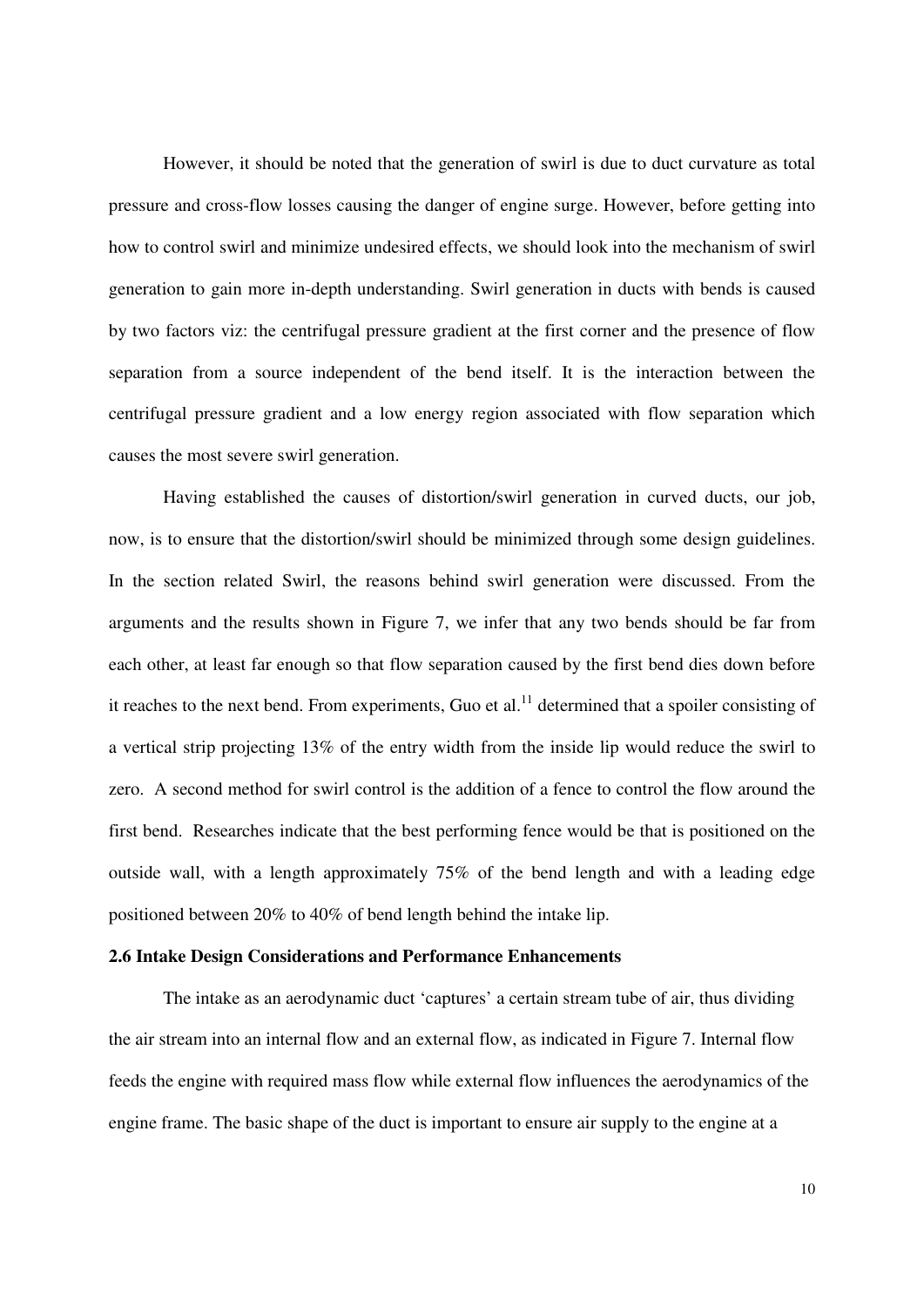moderate subsonic speed of Mach 0.4-0.6 (most of the compressors are designed at this speed range). Principle stations in the flow are: station '0' represents free stream flow; station '1' at the duct entry; and station '2' at the engine face. The area at the engine face,  $A_2$ , is fixed by the engine size, while entry area,  $A_1$ , is a first item of choice for the intake designer. Further such selections relate to the shape of the duct walls both internally and externally.



**Figure 8**: Effect of intake opening and Mach number on total pressure  $loss^{10}$ .

 Since the air intake of the *THRUST ARCHITECTURE* system will operate under static ground conditions, the air flow behavior will be similar to that shown in Figure 7 (right). Under these conditions air is drawn from all directions, so that  $A_0$  becomes effectively infinite. Now the entry flow Mach number will depend on the ratio of  $A_0$  and  $A_1$  and a high Mach number at the entry under such conditions will increase total pressure loss through the intake duct as shown in Figure 8. The figure shows total pressure loss as a function of Mach number, as achieved at the entry (throat), and for different sizes (L/D) of intake duct.

### **2.7 Pressure Recovery**

 In the design of the traditional turbojet and turbofan intakes, pressure recovery (PR) is a commonly used parameter to measure the efficiency with which the intake delivers the air from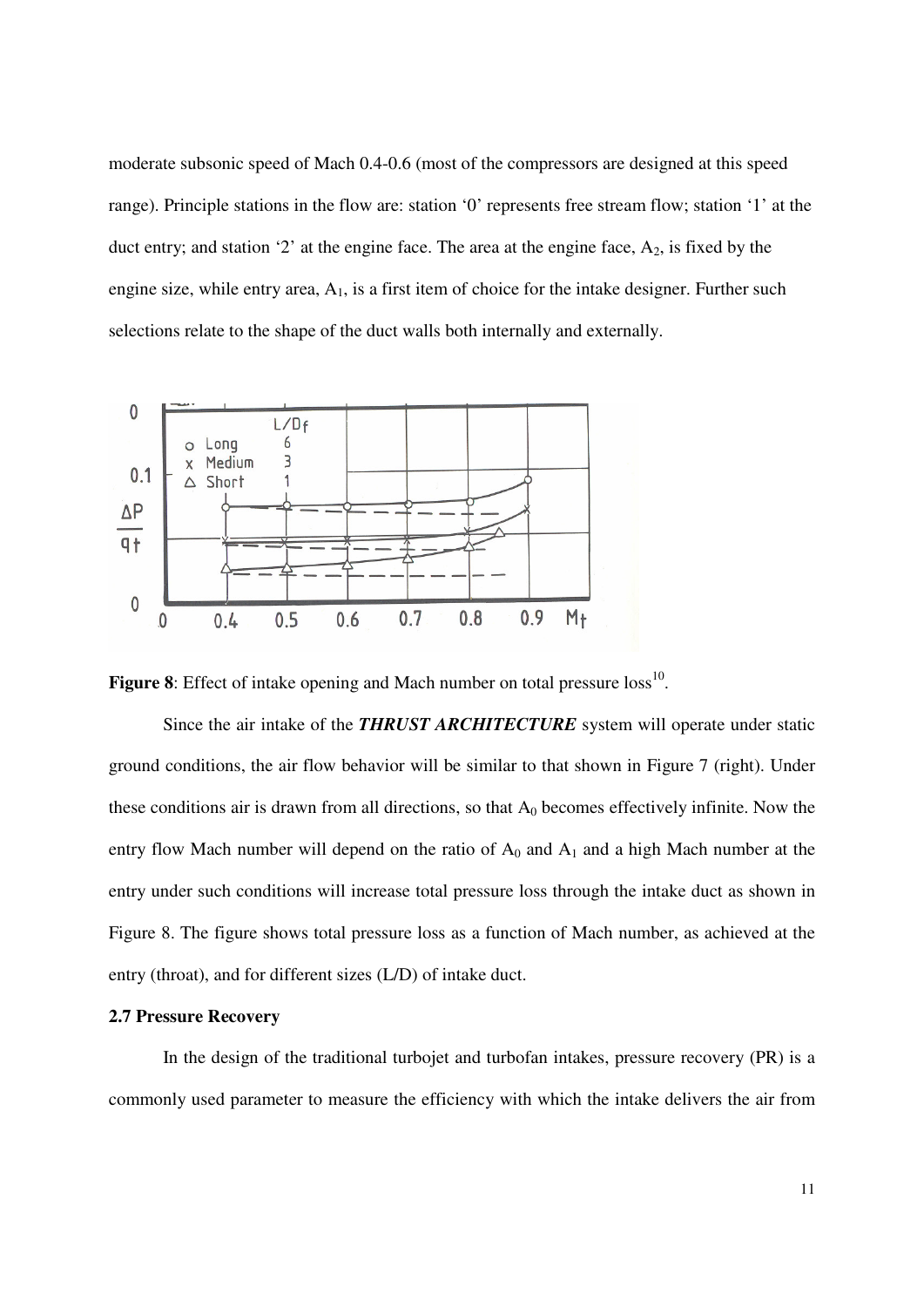ambient static pressure to a desired AIP static pressure. It is defined as the ratio of the total pressure at the AIP to that at upstream infinity.

$$
\eta_{PR} = \frac{P_2}{P_0}
$$

 Pressure recovery is affected by two loss sources viz. skin friction and turbulent mixing. Pressure recovery is a measure of loss in the intake flow with respect to the isentropic flow. Since total pressure could be obtained easily from the experimental setup, the performance of the intake duct design could be determined *a-priori* before integrating it to the engine. The effect of the intake pressure loss on engine thrust depends on the characteristics of the engine. Intake pressure loss can be assumed to be translated directly to engine thrust by the following relationship<sup>10</sup>.

$$
X = K \frac{\Delta P}{P_0}
$$

where,

∆*X*- loss in THRUST *X*- THRUST *K*- a factor depends on the type of engine; generally *1<K~1.5* ∆*P*- total pressure loss at the intake exit *P0 -* fee stream total pressure

For flow speeds in the range of Mach number 0.5 to 1, the above equation can be roughly approximated to

$$
X = 0.35 K M_0 \frac{\Delta P}{q} ,
$$

where  $M_0$  is free stream Mach number and  $q$  is free stream dynamic pressure.

 It is evident from the above equations that the loss in engine THRUST is almost directly proportional to the intake pressure loss. Since the engine manufacturer will quote only the uninstalled engine performance level at the time of supply, hence the exact amount of intake loss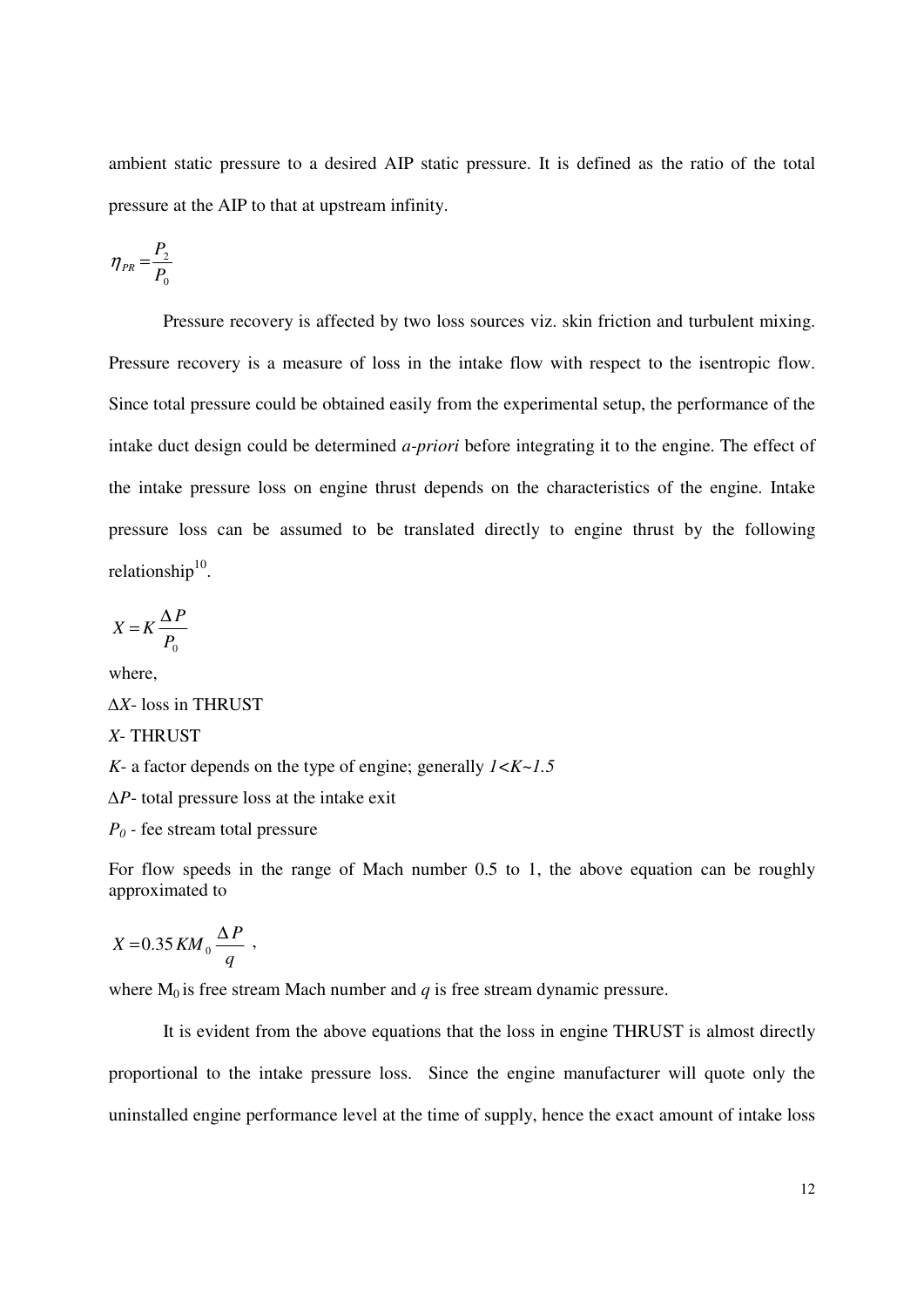should be known before selection of an engine for a given THRUST requirement for the *THRUST ARCHITECTURE* concept.

 Gas turbine engine performance levels are generally quoted at ISO (International Organization for Standardization) and do not include effects of installation ducting (includes air intake and engine exhaust) pressure losses. This level of performance is termed as uninstalled and would normally be between the inlet and exit planes, consistent with engine manufacturer's supply. This includes from the flange at the entry to the first compressor casing to the engine exhaust duct exit flange or to the propelling nozzle exit plane for the engines. Later configuration is used for the *THRUST ARCHITECTURE* concept. Inlet guide vanes could be used to reduce the affect of inlet duct swirl (counter-swirl) or to enhance the affect of inlet duct swirl (co-swirl).

 It is hoped that this paper *Design Solutions to Curved Air Intake for Turbojet Engines Incorporated Into the THRUST ARCHITECTURE* and the previous paper *Curved Air Intake Parameters and Their Optimization for Turbojet Engines Incorporated Into the THRUST ARCHITECTURE* will offer insight into this design phenomena.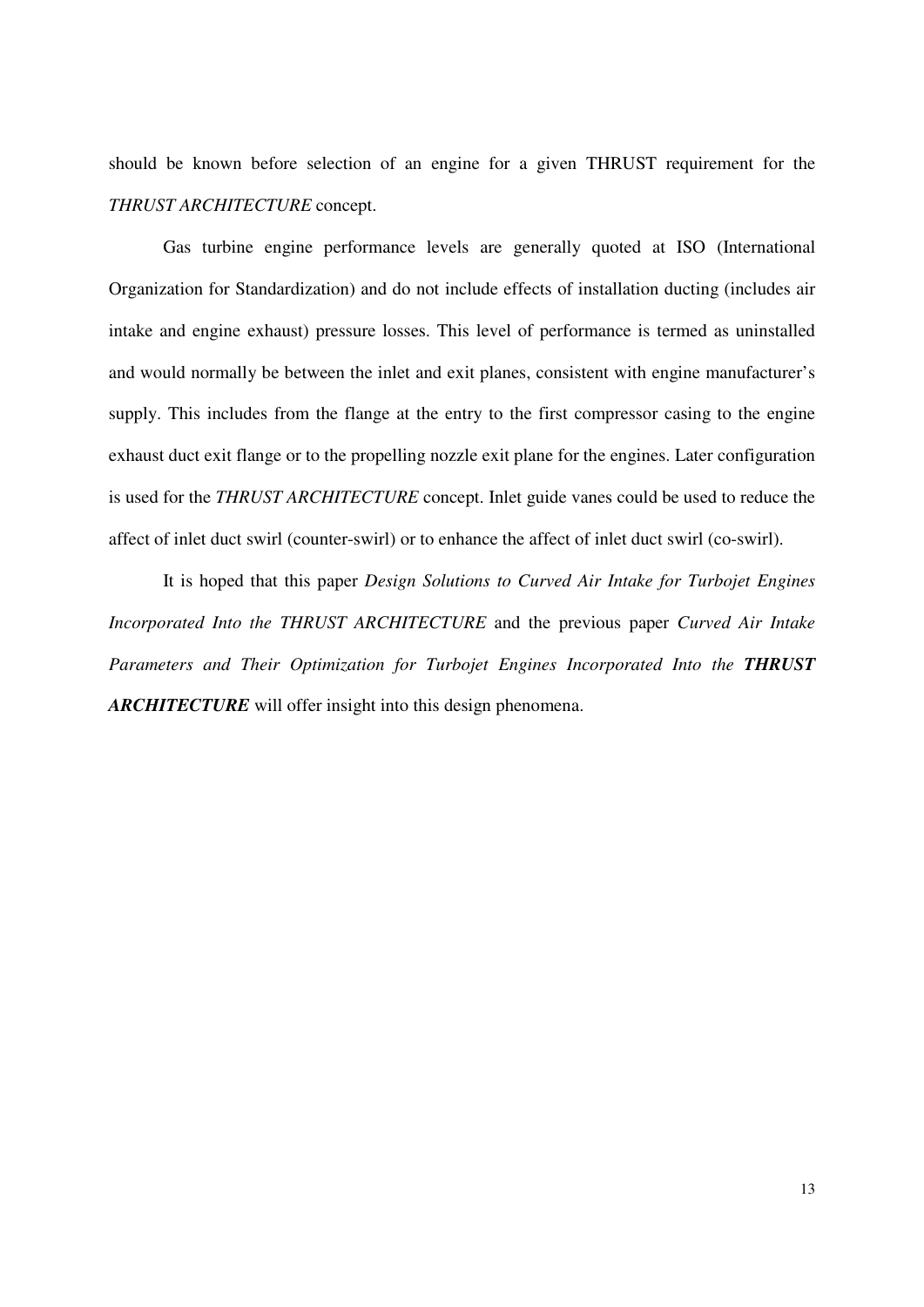#### References

- <sup>1</sup> Upton, J. (2001). Lockheed L-1011 *Tristar*, 8. Airliner Tech Series. Specialty Press Publishers and Wholesalers.
- *2 Aircraft and power plant corner website*. Retrieved March 2004 from http://home.swipnet.se/~w65189/transport\_aircraft/b727/boeing\_727\_series.htm
- 3 Kramer, J., & Stanitz, J.D. (1952). *Two-dimensional shear flow in a 90° elbow*. NACA Technical Note 2736, Lewis Flight Propulsion Laboratory.
- <sup>4</sup> Rowe, M. (1970). Measurements and computations of flow in pipe bends. *Journal of Fluid Mechanics,43*, Part 4, 771-783.
- 5 Bansod, P., & Bradshaw, P. (1972). The flow in s-shaped ducts. *The Aeronautical Quarterly, 23*.
- 6 Vakili, A., Wu, J.M., Liver, P., & Bhat, M.K. (1983). *An experimental investigation of secondary flows in an s-shaped circular duct*, NASA Final Report NAG3-233.
- 7 Taylor, A.M.K.P., Whitelaw, J.H., & Yianneskis, M. (1984). *Developing flow in s shaped ducts II – Circular Cross-Section Duct.* NASA Contractor Report 3759.
- 8 Povinelli, L.A., & Towne, C.E. (1986). *Viscous analyses for flow through subsonic and supersonic intakes.* AGARD Propulsion and Energetics Panel Meeting on Engine Response to Distorted Inflow Conditions.
- <sup>9</sup> Sullivan, J.P., Murthy, S.N.B., Davis. R., & Hong, S. (1982). *S-shaped duct flows*. Office of Naval Research Contract Number N-78-C-0710.
- <sup>10</sup> Seddon, J., & Goldsmith, E.L. (1999). *Intake aerodynamics* (2<sup>nd</sup> ed.). Oxford: Blackwell Science Ltd.
- $11$  Guo, R.W., & Seddon, J. (1983). The swirl in an s-duct inlet of typical air intake proportions. *Aeronautical quarterly*.